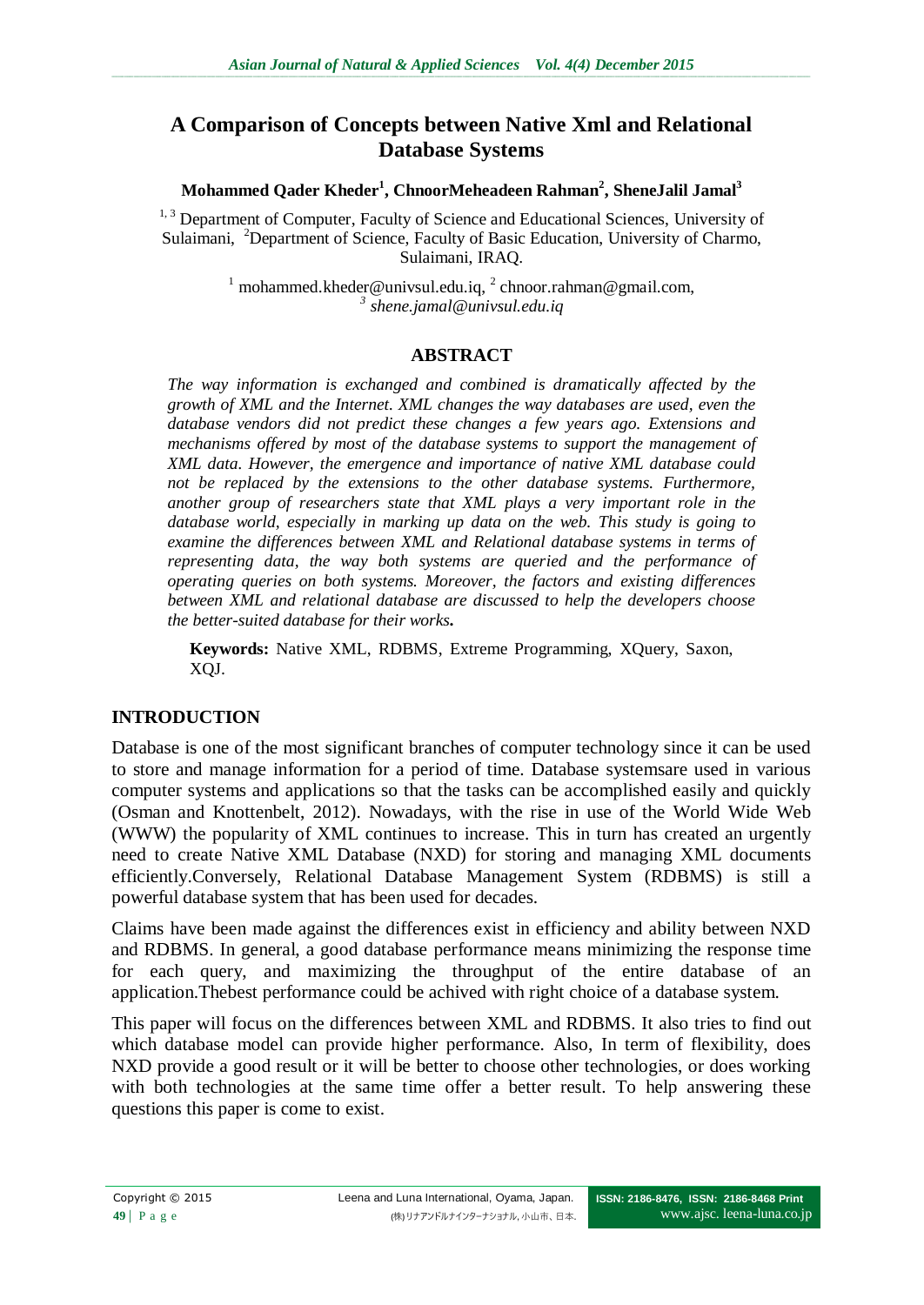#### **METHOD**

Methodology imposes a disciplined process upon software development with the aims of creation software development more predictable and efficient(Avison and Fitzgerald, 2006). According toVerma*et al*.(2014), in order to build an informed choice of which method to use, it is necessary to look at the deliverable required from the project together with time scale by which this deliverable have to be accomplished. There are many types of agile methods which can be used for a group project, such as Extreme Programming (XP), Dynamic System Development Method (DSDM), Feature Driven Development (FDD), etc.

Extreme Programming method is a discipline of software development based on values of communication, simplicity, bravery and feedback. The XP works by bringing the whole team together in the presences of effortless practices (Sauter, 2006). Furthermore, it works with enough feedback to facilitate the team to see where are they and where should they go. The following advantages are the reasons of using Extreme Programming method in this study:

- XP works as a group with simple design and fanatically tested code. These properties are important to help the researchers to keep the system integrated and running all the time.
- XP method allows programmers to write all production code in pairs(Beck and Andres, 2004)this helps the team members of this experimentto work together and produce the result.
- XP shares a common and simple picture of what the product looks like, which mean it will be able to know which step is the system in it now.

#### **RELATED WORK**

**Performance of Relational Databases versus Native XML Databases:** This study by Otago University supports that with the storage and management of document-centric (documents that are designed for human consumption such as email, advertisements and books) data there will be significant differences between these two models (University of Otago, 2005).

Within this research a collection of email messages were used in order to restrict the data to be stored and manipulated. PostgrSQL and eXist were used to provide representative evidence on the performance of RDBMSs and NXDs respectively. In this research eleven different tasks are used to test the performance of these databases.

The obtained results showes that eXist will provide higher performance when the query conditions are kept to only one or two conditions. However, PostgrSQL will provide higher performance with basic range access. This work concludes that the performance is based on the type of queries and the structure of the data. The performance of the different databases varies according to the type of data required and the number of the conditions in the queries will have affects on the performance.

#### **CHOSEN DATABASE**

Database is simply series of tables that include data or information. These tables can be small, or contain thousands of records. The main purpose of a database is to make it quick to manage and control the data(Connolly and Begg, 2014). According to Connolly and Begg (2014), a database enables users to efficiently store, receive and sort data. There are lots of Database Management Systems (DBMS) which can be used to store and receive data. One of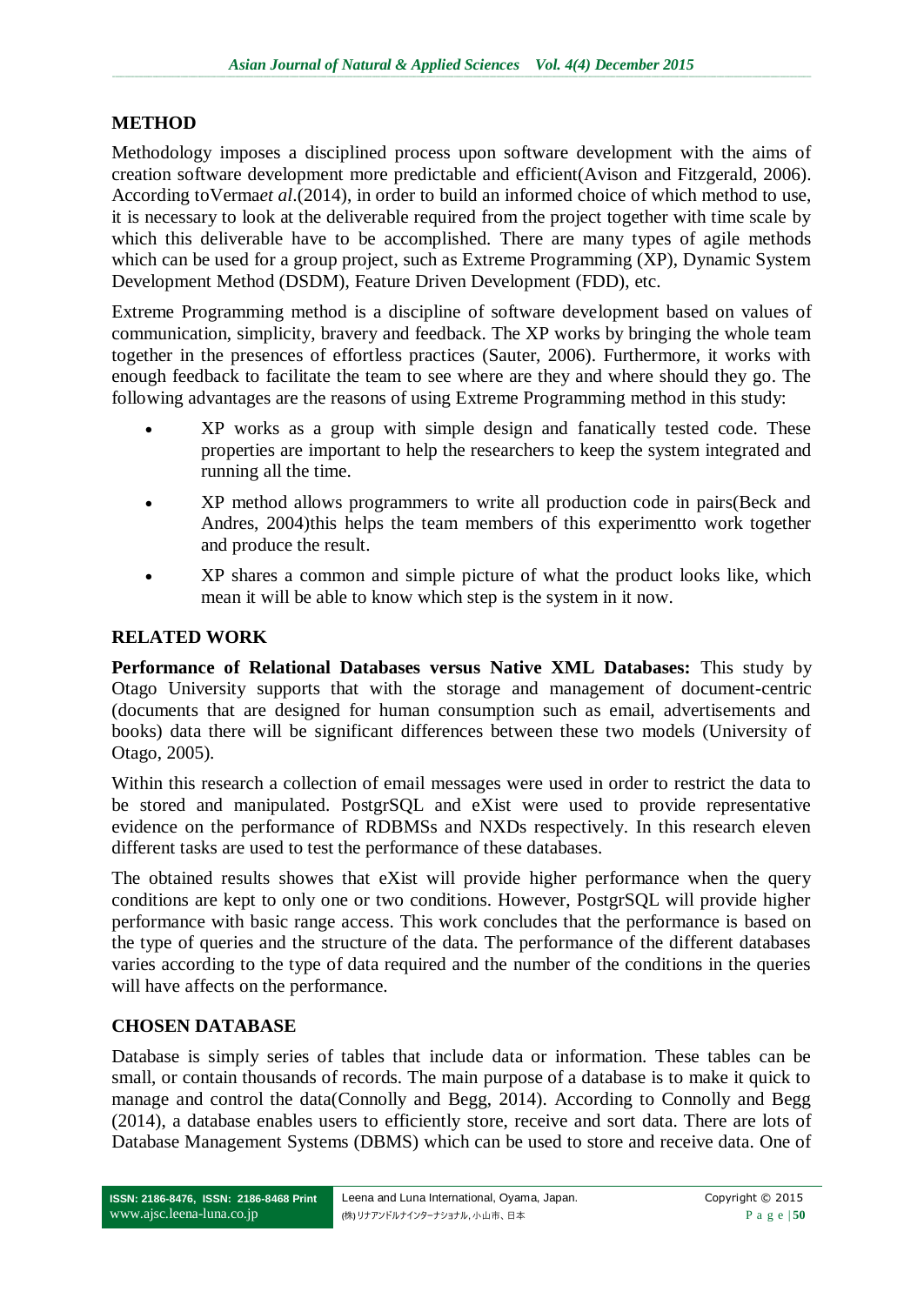the most popular relational database systems is MySQL. MySQL is used in the most commonly websites and systems. It is an extremely fast and robust RDBMS. It allowsmultipuleaccess to the data, and can ensure that only authorized users can get access. Consequently, MySQL is a multithread and multiuser server (Schwartz *et al*., 2012). To query data in MSQL database, SQL (Structured Query Language) is used to write the queries. This paper focuses on MySQL as a relational database and compares it to XML as a treestructured database model. Inthis study MySQL is used as a relational database to be compared to XML as a tree-structured database model.

# **WHY MYSQL**

MySQL provides many useful features to systems and applicationsThe features that are discussed below are the main reasons behind choosing MySQL over the other RDBMS in this study.

- MySQL is platform independent; it can run on many various operating systems (Denton and Peace, 2003).
- MySQL can support many types of data that can be stored in DBMS, namely, Numeric data, Boolean, Date and Time and String data.
- MySQL is Open Source. It can be obtained as a free, and can be used by anyone without any license under the GNU (General Public License) (Connolly and Begg, 2014). This enables developers to modify the source code according to their requirements and customize the database for their usage.
- MySQL is scalable: According to Schwartz *et al*.(2012), MySQL can handle approximately any amount of data or information, up to as much as fifteen millions of records or rows and more.
- MySQL has other good features including easy installing and using, robust, security, fast to perform tasks(Denton and Peace, 2003).

# **XML VERSUS RELATIONAL**

When a database is designed, it should be asked if the data is better suited to the relational or XML model. The issue of choosing the best database model in terms of flexibility, performance and efficiency is always controversial. It could be said that the answer to "what is better XML or RDBMS?" is always "it depends". In the following sections the differences between XML and relational data and the factors that may influence the choice will be discussed.

#### **Xml And Relatıonal Differences**

Despite of having some common aspects, such as storing data and techniques for extracting data,there are many differences between XML and relational database (Font, 2005). The major differences between these two are:

 In relational database the data is stored in a collection of tables (rows and columns).In the tables the data is related using the concept of "foreign keys". It is well suited to structured data (University of Otago, 2005). However, in native XML database, XML document is used as a fundamental unit of storage. XML document contains elements, attributes and PCDATA (Vohra, 2006)(Font, 2005). Native XML database is well suited to nested, complex and semi-structured documents (Vohra, 2006).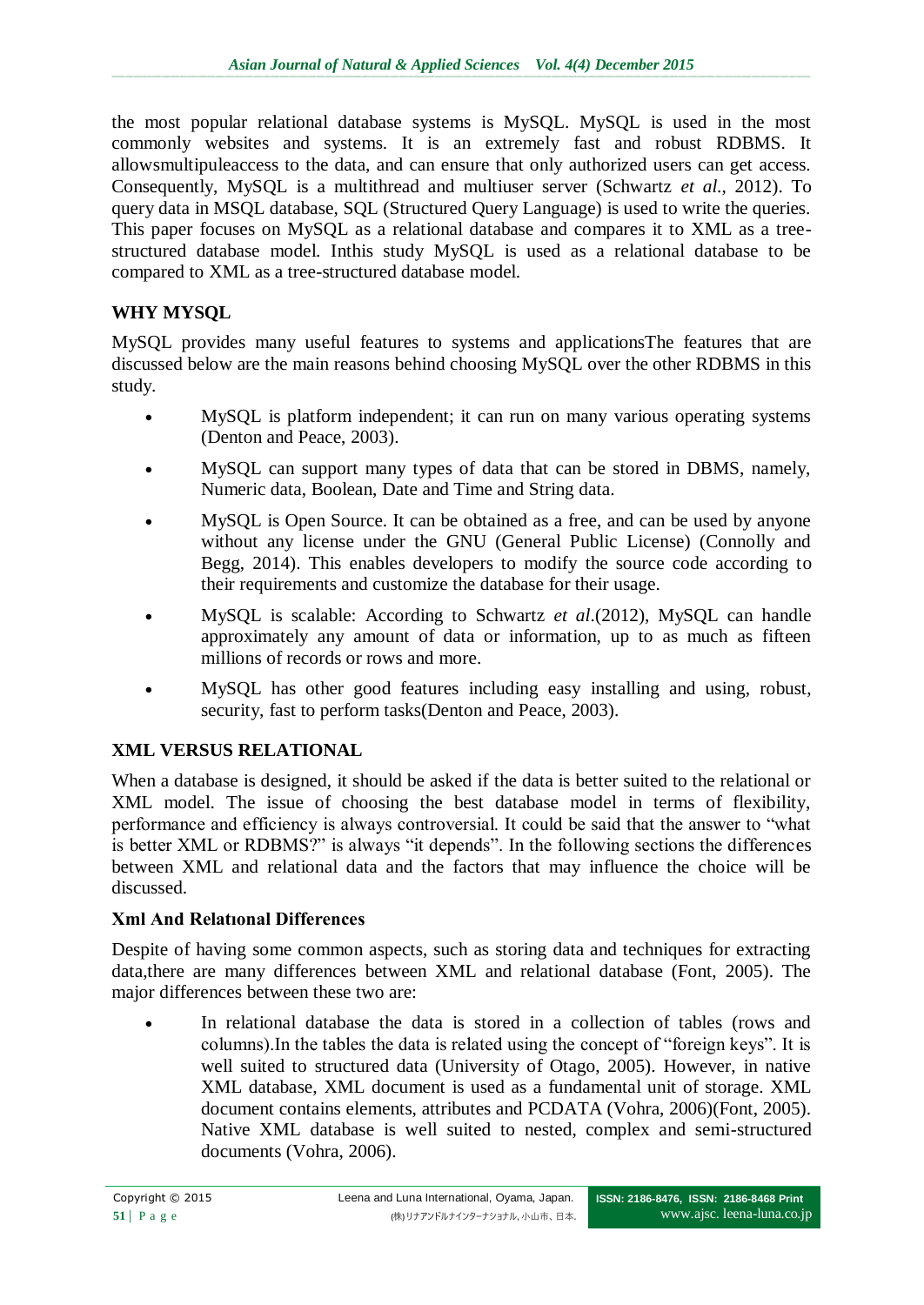- Relational data is represented in a model of logical relationships while XML data is hierarchical. With the relational model, creating a relationship between parent table and dependent table forms the relationship of data. However, information about the relationships of data items in an XML database is saved in a form of hierarchical structure of data (IBM Software Group, 2005).
- XML data is self-describing, but the relational data is not. XML document also contains tagging to explain what the data is. Different types of data can be saved in a single XML document. While, in relational database model the column definition is used to define the content of the data. All saved data in a column must have the same type of data.
- Ordering is inherited in XML document, whereas it is not in relational data. For an XML document, it is assumed that the order of the specified items is the same as the order of the data in the document. Often, there is no other ways to specify order within the document. For relational data, unless you specify an ORDER BY clause on the column(s) the order of the rows is not guaranteed.

### **The Factors, Which İnfluence The Choice Between Xml And Relational**

The differences between XML and relational data are described. However, the differences are not the only key to choose the way to store the data. There are a number of other factors, which might influence the decision about which model to use such as:

- Flexibility:
- Relational tables are fairly fixed. This makes it difficult to de-normalize many tables into one, or normalize one table into many. If the data design changes frequently, it will be a better choice to represent it as XML data (Amiano*et al*., 2006).
- Performance:
- Interpreting and serializing XML data is expensive. Because of that, relational data will be a better choice if performance is more important than flexibility (IBM Software Group, 2005).
- Whether data attributes apply to only a small subset of the data, or to all data:
- If a large number of attributes exist, and only some of which are applied to any specific data values, the XML model is a better option. For this reason, if we have chosen a relational data, we must assign a space for all the attributes whereas it might be only a small number of those attributes are relevant for any given items (IBM Software Group, 2005).
- Referential integrity:
- If referential integrity is required, the data should be stored as relational data. While XML columns cannot be defined as part of referential constraints (Amiano*et al*., 2006).
- Whether the data needs to be updated frequently:
- Currently, XML can be updated only by replacing full documents. If small fragments of very large documents needed to be updated very often, it can be more efficient to store the data in non-XML columns. However, storing as XML can be efficient as well, if and only if you are updating small documents and only a few documents at a time (Amiano*et al*., 2006).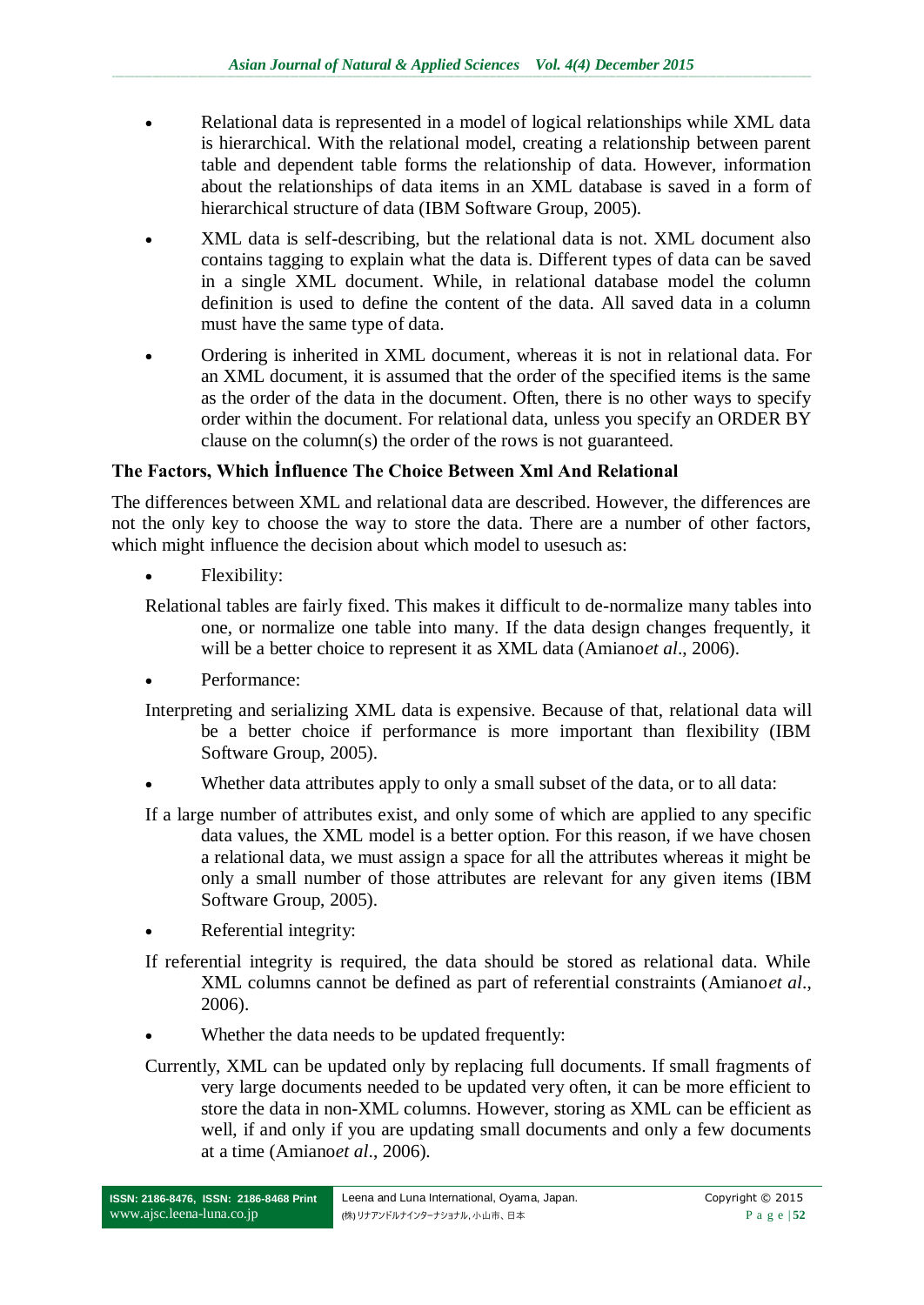According to the differences between XML and relational data and also the factors, it can be said some data is better suited to relational and some other is better suited to XML model.

# **QUERY LANGUAGES**

Storing and organizing large amount of data in a database system needs a technique to manipulate and process the data. A query language is a software program that works based on a predefined structure. There are different query languages for querying and processing data that is stored in different database systems. For instance, Structures Query Language (SQL) is used to implement queries in RDBMS, While XPath, XSLT and XQuery are query languages to manage and extract data in XML formatted database system.

**Relational Database and SQL:** In a Relational Database, the data that is stored in a set of tables (which can be viewed as a grid of rows and columns) is often queried with SQL. As most of the world's important data had been stored in Relational Databases and most applications and users use SQL to find, extract and process that data, So, SQL has been the most popular way of searching across tables of data for the past few decades(Melton and Buxton, 2006). Generally, SQL perform four operations, which are **Selecting** a specific data to be retrieved, **Inserting** data into the database tables, **Updating** the existing data, and **Deleting** data.

The structure of SQL for performing data extraction is based on Select Fields from Tables Where some Conditions (which are used to filter the selection) are True. According to Melton and Buxton(2006), the most important types of **Select** operations are Projection, Selection, Union and Join.

A **Projection** returns only the data in columns, by mentioning the column name in the select clause. The structure is: *SELECT columnName(s) FROM tableName;*

With a **SELECT** command data in some rows of a table can be returned by filtering the result with some conditions. The structure is:

SELECT \* FROM tableName WHERE condition(s);

A query can be constructed with Projection and Selection for retrieving a specific data from the database. For example *SELECT columnName(s) FROM tableName WHERE condition(s).*

To perform a specific query effectively, sometimes many tables need to be joined together. With **Union** and **Join** data from multiple tables can be joined together (James, 2005).

The **INSERT** command is used to perform adding a new row into a table. The structure of this command is:

INSERT INTO tableName VALUES (value1, value2 ...);

The *VALUES* clause provides the values for the columns of the table in the order in which they are expressed.

**UPDATE** is another SQL command that is used to update an existing record in a database table. The record can be specified by applying some conditions in WHERE clause. The structure of this command is:

**UPDATE** tableName SET column1=value1, column2 = value2,... WHERE condition:

**DELETE** command is used to remove a specific row in the database table. This command can also specify the record to be deleted by setting a condition in WHERE clause. The structure of this command is: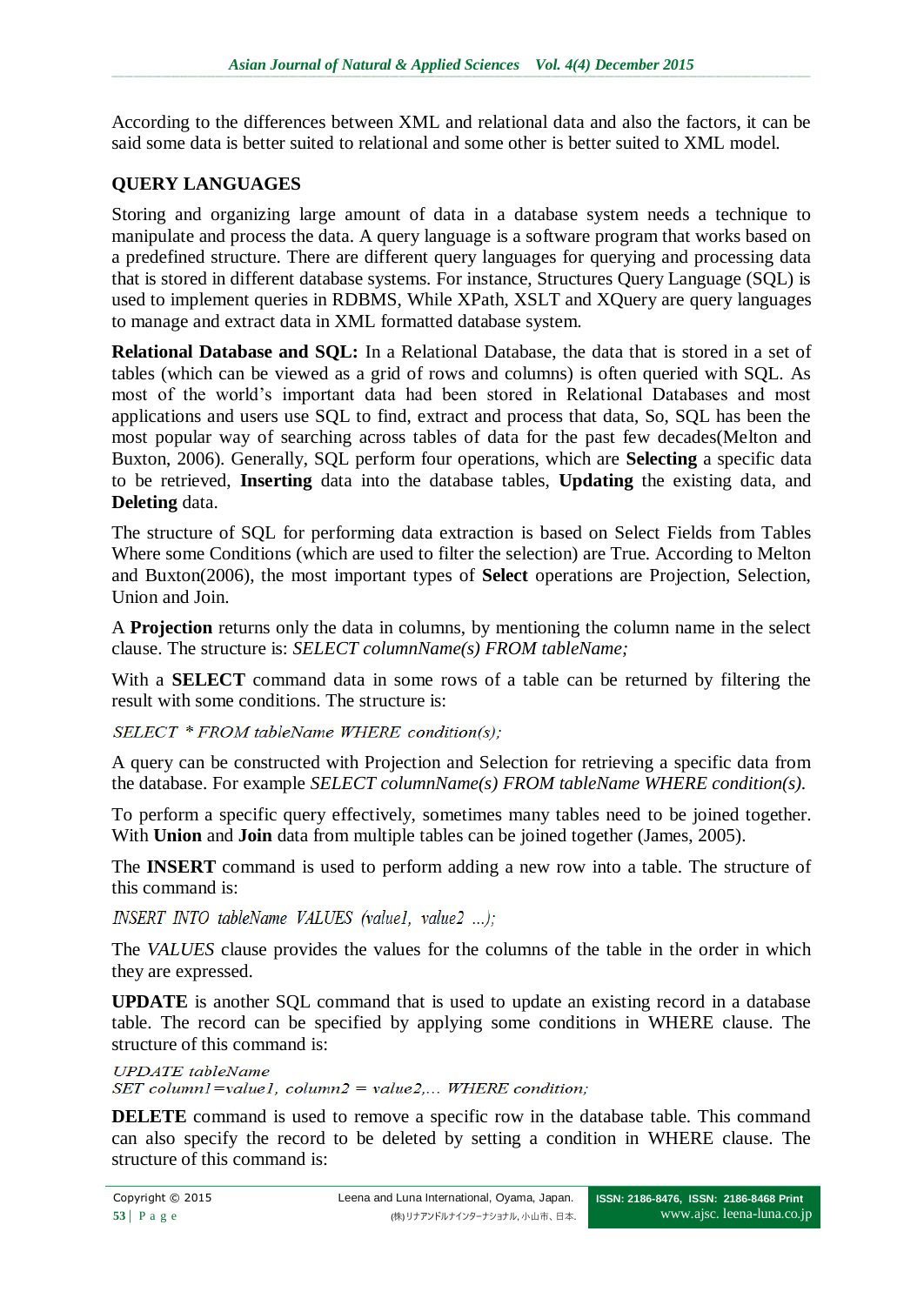# DELETE FROM tableName WHERE condition;

Figure 1 shows how SQL operates query on relational database model.



Figure 1: SQL on Relational Model

**XML Query Languages:** There are differences between the way in which data is expressed in the traditional Relational Database and XML formatted database. Therefore, the query languages and techniques that are developed to process XML data are different from SQL. Querying XML data needs navigating through the tree structure of the XML file which may or may not be well defined in terms of structure and type (Melton and Buxton, 2006). In this paper three XML query languages will be presented which are **XPath**, **XSLT** and **XQuery**.

**XPath:** is a common path-based XML query language which has the ability to navigate, select and extract nodes in an XML document. This language is used in constructing XSLT and XQuery. XPath specifies the path of node to be selected. This path expression can be absolute or relative. With absolute path a node is addressed starting from the root element. For instance*: /nodeName/\*childElement[1] /@attributeValue* consists of three elements, its starts from root and selects the mentioned node names; the second part selects the first child among the returned node names, and the third part gets the value of the named attribute value. In contrast, relative path can start from any element. For example *elementName/attribiteValue* returns all the attribute values that belong to the element name. XPath recognizes element, attribute, text, namespace, processing-instruction, comment and document nodes which are seven types of nodes (Ciravegna, 2012).

**XSLT:** information expressed in XML can be translated from one terminology to another. XSLT makes the XML data to be transformed to another structure in order to make it work with a specific application. It inherits navigation ability from XPath.

**XQuery:** it is a query language that can find and retrieve information from XML documents. A query in XQuery can be seen as a three part expression. In the first part any node in the XML document can be selected with XPath specifications, in the second part search criteria is added to the selected nodes and the third part is an Application Programming Interface to execute the query in a programming language environment (McLaughlin, 2008). In this study queries are performed on an XML database using XQuery expressions, as XQuery can play the same role as MySQL does in Relational Database. It can extract data from NXD database based on a single or multiple searching criteria. XQuery defines a control structure called **FLWOR** which support variable binding and iteration trough the XML elements. This expression stands for **F**or, **L**et, **W**here, **O**rder by and **R**eturn (Kay, 2011). **FLWOR** also has the ability to joins multiple documents and filter the results of the queries (ibm.com, 2012). For example: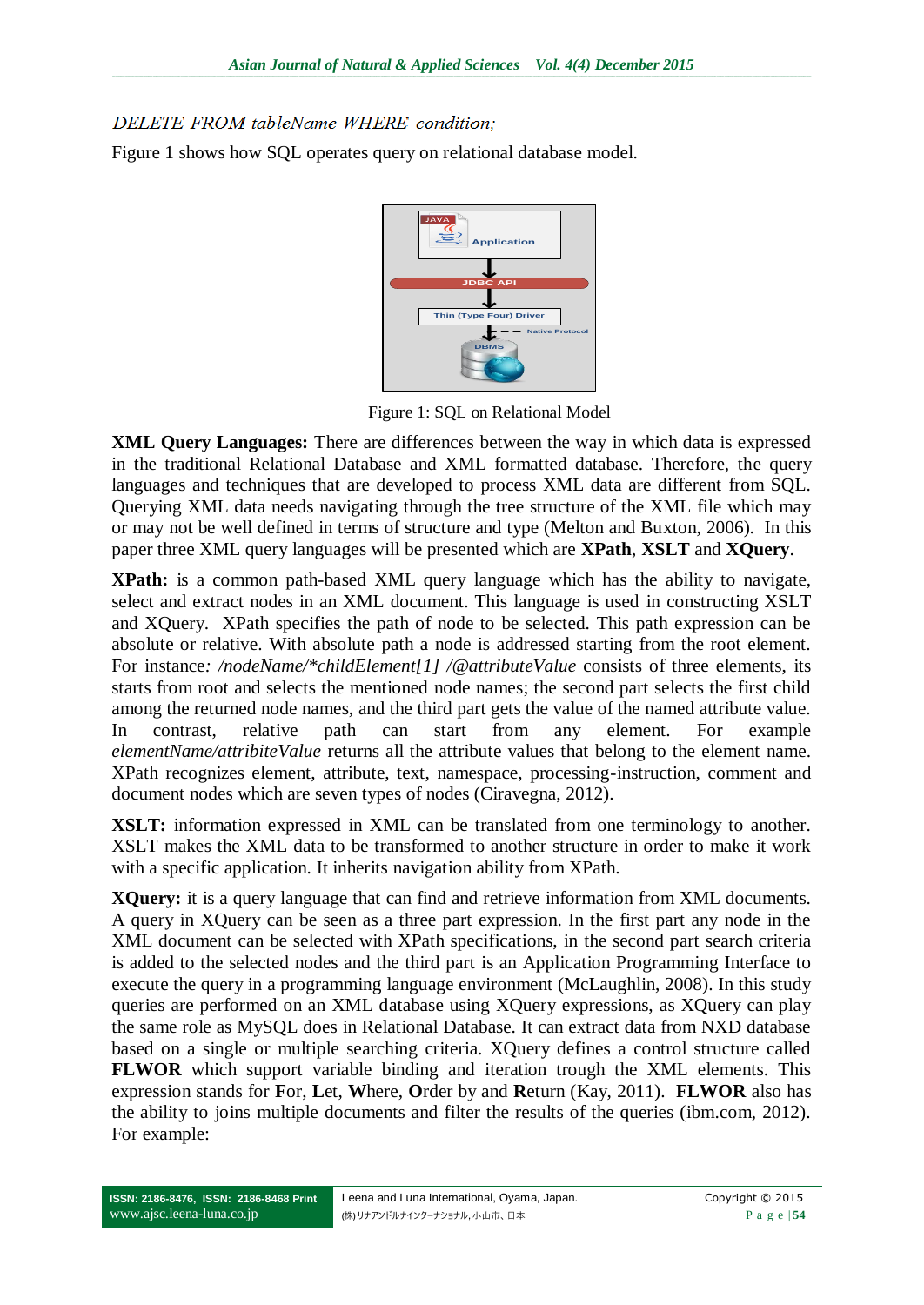for SoddValues in  $(1 to 20)$ let  $\$var := 2$ where  $SevenValues % Svar = 1$ order by \$oddValues decending return \$oddValues

XQuery contains the build-in functions that are defined in XPath, such as distinct-values() in (*for \$child in distinct-values(doc(\$docName)/rootName/childName/\*/name()*) return \$child). It also contains the functions that are known as aggregation functions in SQL. Users are also allowed to define function to execute a query (Cheng, 2002). For instance:

 $\theta$  declare function local:findSmallest(\$p1 as xs:decimal?, \$p2 as xs:decimal?)  $AS$  xs: decimal?  $\{$ let  $Slargest := max((\$pl, \$p2))$ return ( $\text{Slargest}$ ) };

There are a number of XQuery processors that allows XQuery to be used in programming language environments, namely, Saxon, BaseX, Zorba and Sedna are XQuery processors that work in Java. The below figure illustrates performing XQuery expressions on XML database using Saxon processor.



Figure 2: XQuery on XML

# **PERFORMANCE COMPARISON**

In terms of performance, it cannot be said that which model (XML or RDBMS) is better for all systems. It mainly depends on the structure of data stored the system. In this section the performance of both models are discussed.

Despite the fact that XML database processing is relatively fast, according to IBM Software Group (2005), when the highest performance is required, the better choice for most of the time is relational database, even if the data is in XML form. The reason is that interpreting and parsing XML database will cause some expenses. So that, considering storing data as relational data instead of XML is preferred for applications which cannot give a risk even of a small incremental expense with processing XML data.

On the other hand, in some cases, XML shows higher performance, precisely because of its flexibility. In relational model, to fit business data into flat, tabular structures, normalization is required. This normalization requires transformation when data is stored and retrieved, and, also leads to multi join queries, which decreases the performance (IBM Corporation, 2011). Moreover, in this study the performance of XML and relational data will be examined to make the differences in performance between the models more clear, and to help the users to choose the better-suited model with higher performance.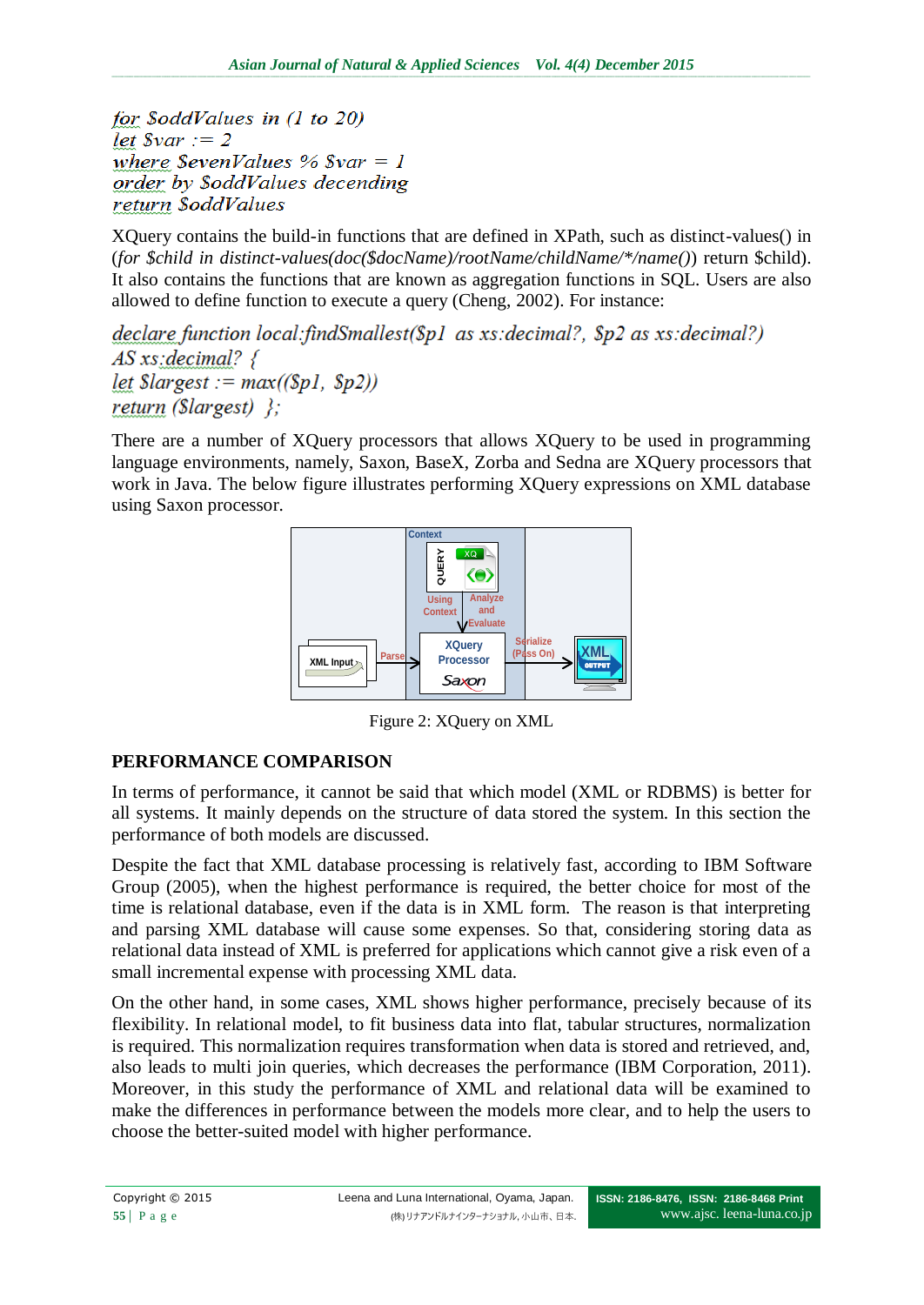### **CONSTRUCTING QUERIES**

#### **Xml Queries In Xquery**

There are number of programming languages that can support XML related technologies, such as Java, Perl, Python, C++, Delphi and some others. A large number of Application Programming Interfaces (API) have been developed in Java to organize and manage XML data(Vohra, 2006). Therefore, XQuery API provided by Java (XQJ) is used in this paper to perform some XQuery queries on a Native XML database in a Java environment

To implement XQuery expressions using XQJ, First, the program must be able to connect to the data source, and then, the queries will be constructed. Finally, the result returned by the queries can be processed.

that are needed to process an XQuery expression are:

1. The **XQDataSource:** The starting point of an XQJ application must be declaring an object from **XQDataSource** class.

 $XODa$ taSource datasource = new  $XODa$ taSource();

This object creates a session with a specific application, processes the XQuery expressions and finally returns the result.

2. **Establishing a connection:XQConnection** interface with an object from **XQDataSource** class can represent a connection with a particular XQuery implementation.

 $XOConnetion connection = data source.getConnection();$ 

3. **Building the query expressions:** To evaluate XQuery expressions, XQJ uses an object from **XQExpression** class which can be defined in **XQConnection** context. This object executes the queries by calling **executeQuery()** method. The object can also be reused whenever another XQuery expression needed to be executed. The result of the query will be a sequence of XML format and represented in **XQResultSequence** object (Katz *et al*., 2003).

The following expression is an example of constructing an XQuery expression.

XQResultSquence xqs;  $XOExpression$   $xqe=$  connection.createExpression();  $xqs = xqe.$  executeQuery("doc('cd\_books.xml')//book[isbn = '17487435']");  $xqs = xqe.$  executeQuery("doc('cd\_books.xml')//book[ispn = '19853123']");

In XQJ a query can be prepared once and executed several times. This preparation requires uses external variables and bounding different values to them, and several other processes happen such as parsing and validating the query and optimizing the execution plan (Hua Liu and Melton, 2009).

#### **Mysql Queries Via Jdbc**

To access a relational database (MySQL in this paper) from a Java environment, Java Database Connectivity (JDBC) is used, which is an interface allows creating a connection with a database, execute MySQL queries and return the result.

The basic expressions that are needed to process a MySQL query are:

1. **Loading the MySQL driver:** Each database has its own driver. The following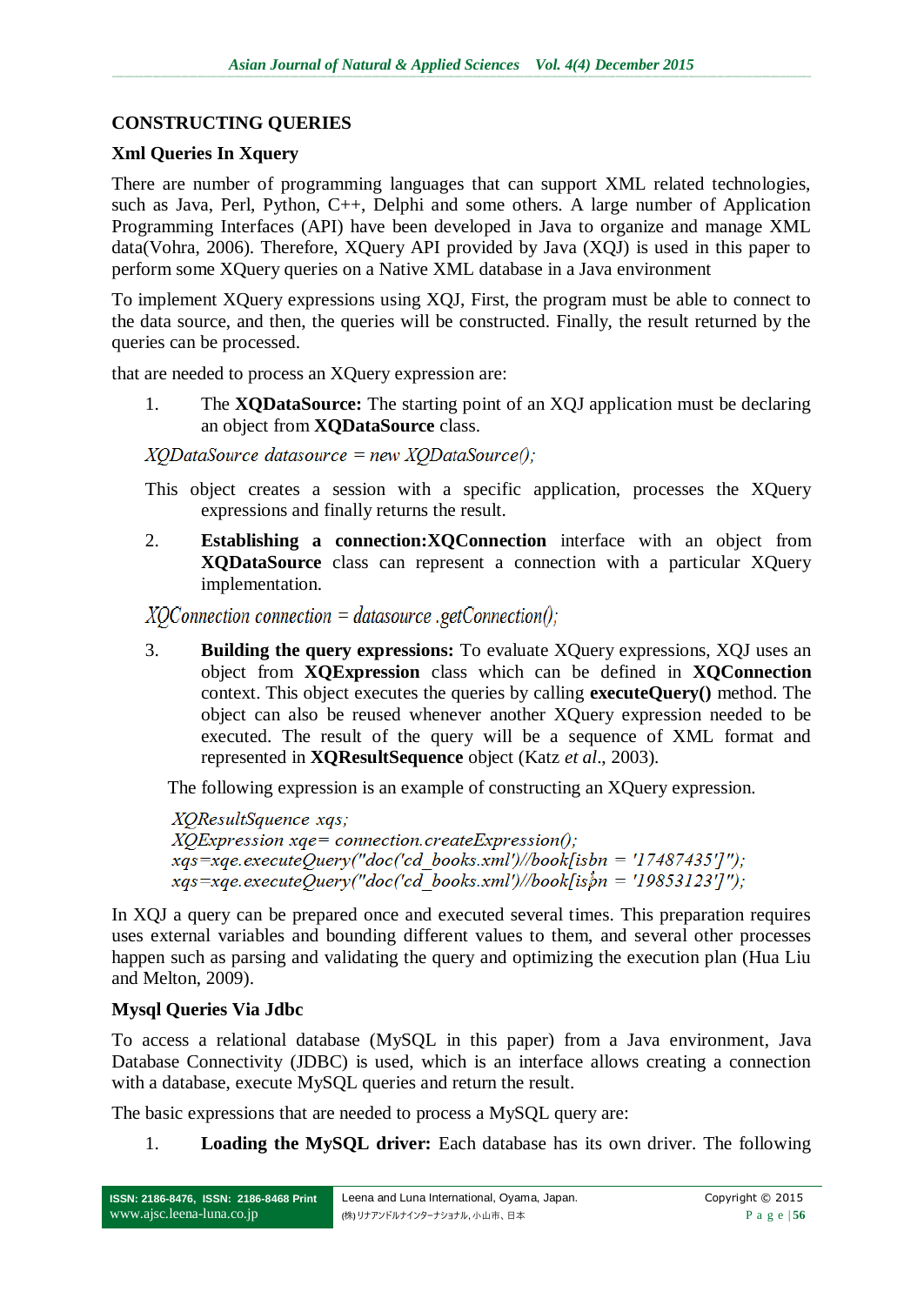line represents the operation of loading MySQL driver in Java.

Class.forName("com.mysql.jdbc.Driver");

2. **Establishing connection:** The following expression creates a connection with a specific MySQL database.<br>Connection conn  $=$ 

DriverManager.getConnection("jdbc:mysql://localhost/dbName?","user","password"  $\cdot$ 

**Issue queries:** To issue MySQL queries an object from PreparedStatement is used.

PreparedStatement statement=conn. prepareStatement("select \* from books where genre =  $\text{``computer''''}$ 

*3.* **Executing the quires and returning the result:** The query is executed and the results can be returned by using an object from ResultSet as shown in the following expression.

```
ResultSet result = statement.executeOuerv():
 while(result.next()){
   System.out.println(result.getString(1)+" "+
                result.getString(2)+" "+ result.getString(3)+" "+
                result.getString(4)+" "+ result.getString(5)); }
```
### **RESULT AND DISCUSSION**

To retrieve data from both database systems, several queries (MySQL and XQuery) expression have been executed. The following are some of the query expressions and their results.

 The XQuery expressions are executed against an XML database (which is shown in figure (3)).

```
\langle CD \rangle<TITLE>Red</TITLE>
            <TITLE>Req</TITLE><br><ARTIST>The Communards</ARTIST><br><COUNTRY>UK</COUNTRY>
            <COMPANY>London</COMPANY>
            </CD\overline{CD}<TITLE>Unchain my heart</TITLE>
            <ARTIST>Joe Cocker</ARTIST>
            <country>usa</country><br><country>usa</country><br><company>EMI</company><br><PRICE>8.20</PRICE><br><YEAR>1987</YEAR>
    \langle/CD>
<book id="bk101">
          - u_b.u.<br>-cauthor>Gambardella, Matthew</author><br>-ctitle>XML Developer's Guide</title>
          <br/>
<br/>computer</genre><br>
<pr/>computer</genre><br>
<pr/>starte> <price>44.95</price><br>
<price>44.95</price><br>
<price>44.95</price><br>
<price>44.95</price><br>
<price>44.95</price><br>
<price>44.95</price>
```
Figure 3: A sample of the XML database

The following XQuery expression uses the concept of prepared queries.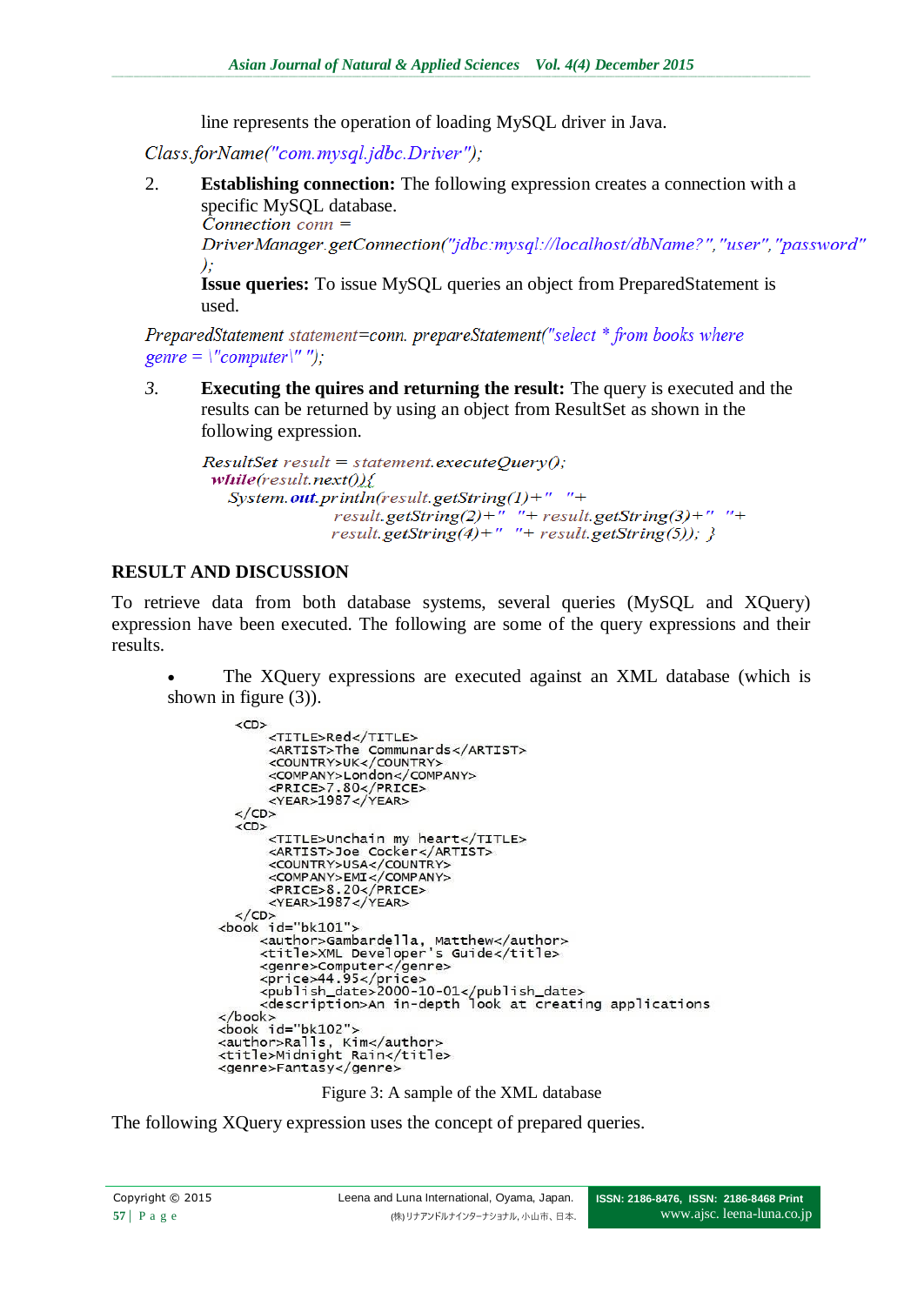final String sep = System.getProperty("line.separator"); String query Expression  $=$ "declare variable \$docName as xs: string external;" +sep+ "for \$catalog in  $doc(SdocName)/*/book" +$ "where  $\text{Scatalog}$ /genre = \"computer \""+ " order by  $\text{Scatalog}$  " + return \$ catalog ";  $XQDataSource$  datasource = new  $XQDataSource();$ XQConnection connection=datasource .getConnection();  $XOP$ reparedExpression expr = connection.prepareExpression(queryExpression); expr.bindObject(new QName("docName"), XMLfilename, null);  $XQResultSequence \; rs = expr.executeQuery();$ 

This query is processed using Saxon XQuery processor in Java. Saxon is an XQuery and XSLT processor, which is developed by Michael Kay. The processor is embedded in the Java application using XQJ. The result of the query is shown in figure 5.

```
<book id="bk101">
<author>Gambardella, Matthew</author>
<title>XMLDeveloper's Guide</title>
<genre>Computer</genre>
<price>44.95</price>
<publish date>2000-10-01</publish date>
<description>An in-depth look at creating
Applications with XML.</description>
<book>
```
Figure4: The XQuery Result

The java program which processed evaluating the above query took **1180 millisecond** to run.

XQuery expressions can be filtered by adding more conditions in the *Where* clause using and operator *(Katz et al., 2003)*.

A single condition MySQL query expression is examined against a relational database which contains records about books.

```
Class.forName("com.mysql.jdbc.Driver");
Connection conn=DriverManager.getConnection
("jdbc:mysql://localhost/dbName?", "user", "password");
PreparedStatement statement = conn. prepareStatement("select * from books where genre
= \sqrt{2} /'' computer\sqrt{2}'');
ResultSet result = statement.executeQuery();while (result.next() )System.out.println(result.getString(1)+" "+
                    result.getString(2)+" "+
    result.getString(3)+" "+
    result.getString(4)+" "+
    result.getString(5));}
The query returns the following result:
```
bk101 Gambardella, Matthew XML Developer's Guide Computer 45

The java program, which processed evaluating the above query, took **800 milliseconds**. In MySQL multiple conditions can also be applied to a query by using *and* operator in the *Where* clause (James, 2005).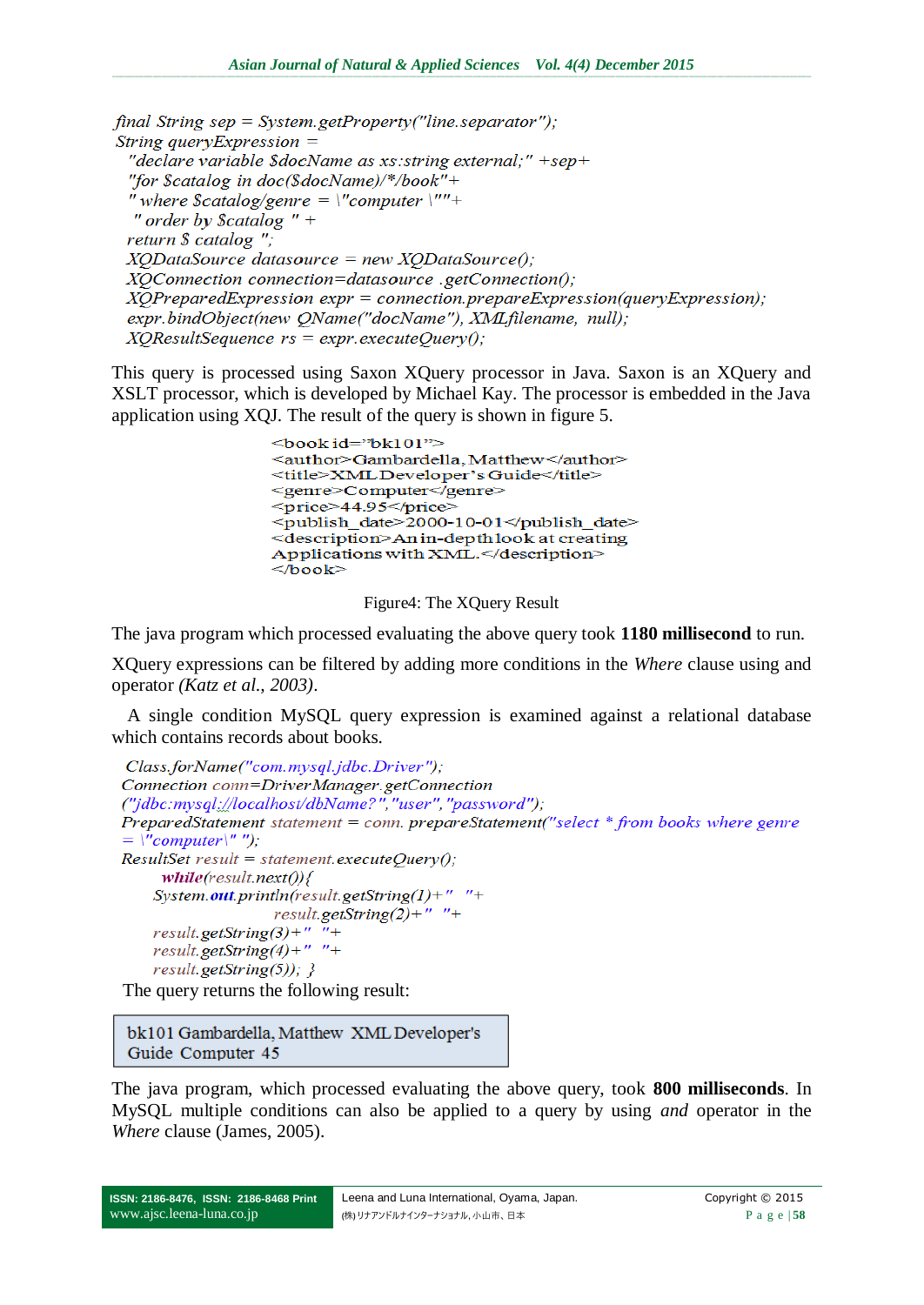The MySQL and XQuery expressions are constructed and implemented in a computer system with the following specifications:

OS Name: Microsoft Windows 7 Home Premium Version: 6.1.7601 Service Pack 1 Build 7601 **System Model:** HP Pavilion dv6 Notebook PC **System Type:**  $x64$ -based PC Processor: AMD Phenom(tm) II P960 Quad-Core Processor, 1800 Mhz, 4 Core(s), 4 Logical Processor(s) **Installed Physical Memory (RAM): 6.00 GB Total Physical Memory: 5.74 GB Available Physical Memory: 2.27 GB** Total Virtual Memory: 11.5 GB Available Virtual Memory: 8.02 GB

Some of the multiple condition queries that have been tested in this research are shown in the table 1.

| Query                                         | Expression                                                                                                                                                                                                                                         | <b>Execution Duration in</b><br>Millisecond |
|-----------------------------------------------|----------------------------------------------------------------------------------------------------------------------------------------------------------------------------------------------------------------------------------------------------|---------------------------------------------|
| XQuery with two<br>search conditions          | "declare variable \$docName as<br>xs:string external;" + $sep$ + "for<br>\$cat in doc (\$docName)<br>/*/book"+" where \$cat/genre=<br>\"fantasy\" and \$cat/author =<br>\"Corets, Eva\""+" order by<br>\$cat "+ "return \$cat";                    | $1180$ ms                                   |
| MySQL with two<br>search conditions           | prepareStatement(""select *<br>from books where genre $=$<br>$\Upsilon$ Fantasy $\Upsilon$ " +"and author =<br>\"Corets, Eva\"");                                                                                                                  | 780 ms                                      |
| <b>XQuery with three</b><br>search conditions | "declare variable \$docName as<br>xs:string external;" + $sep$ + "for<br>\$cat in doc (\$docName) /*/cd"+<br>" where \$cat/PRICE < 9 and<br>$Scat/COLINTRY = \Psi K \Psi +$<br>"and \$cat / $YEAR < 2000"$ +"<br>order by \$cat "+ "return \$cat"; | $1190$ ms                                   |
| MySQL with three<br>search conditions         | prepareStatement("select author,<br>publish date from books"+<br>"where genre = $\Upsilon$ "Fantasy $\Upsilon$ "+<br>"and price $> 5$ "+ "and title =<br>\"Midnight Rain\");                                                                       | 782 ms                                      |
| XQuery based on a<br>unique key               | "declare variable \$docName as<br>xs:string external;" + $sep$ + "for<br>\$cat in doc(\$docName)<br>$/*/book" + "where $cat/id =$<br>$\text{V}$ bk101 $\text{V}$ "+" order by \$cat "+<br>"return \$cat";                                          | 882 ms                                      |
| MySQL based on<br>a unique key                | prepareStatement("select * from<br>"where $id =$<br>$books''+$<br>\"bk110\"");                                                                                                                                                                     | 887 ms                                      |

**Table 1: XQuery and MySQL expressions**

As it has been shown in the above table, the performance of MySQL is almost in all the cases is higher than XQuery. However, this does not mean that XQuery will cease to exist due to the poor performance it shows, as the performance totally depends on the structure of the data saved in the database.

## **CONCLUSION**

As illustrated in the previous sections, both Relational Database and XML developed to store and manipulate data. Furthermore, a large number of technologies have invented to organize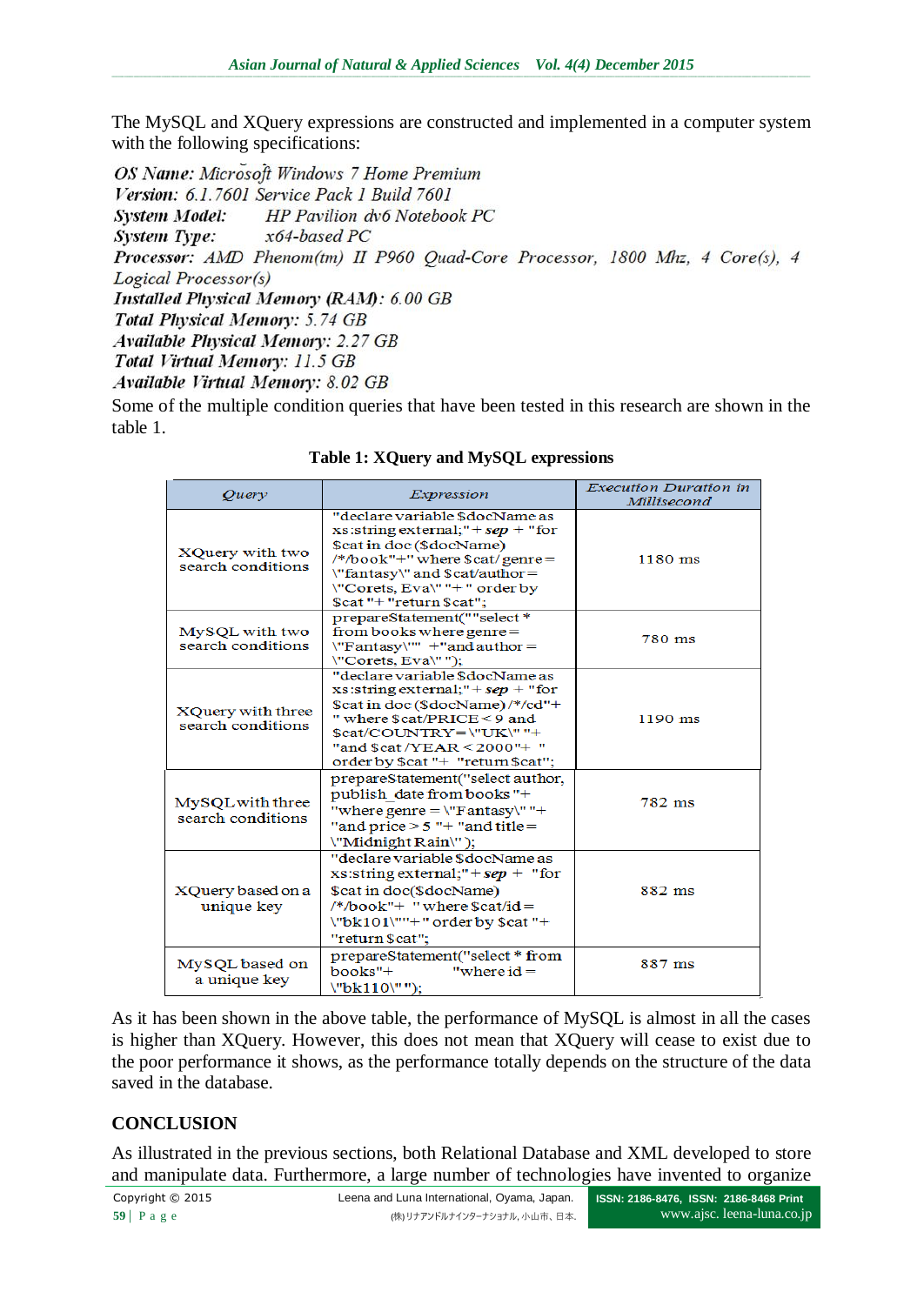and query data in both systems. However, there are some differences between XML and Relational databases in the way that the data is represented, organized and queried.

XML is a common way to marking up data, which means the data is stored in text files that are both machine and human readable (the text files contain meaningful characters that tell the meaning of the data to reader). The syntax of the data has a hierarchical structure and the relationships between the elements are clearly visible. A part from comparing the syntax, performance and data extraction from both XML and relational database, this study examined that data in XML files can be delivered from one party to another with all the information included. This means to extract data from an XML document there is no need to identify a schema or any kind of Meta Data. In contrast, data in relational database model needs a static definition of schema. This is the reason for calling XML "self-describing". Consequentially, XML's ability to transmit self-describing data has made it to become a dominate way to marking up data in Web Services.

This study examined that although processing data in XML database is relatively fast, parsing and interpreting the XML also needs time. Hence, if an application cannot tolerate the cost (caused by time) which may associate with processing XML, then the data should be stored in Relational instead of XML. Furthermore, consider using Relational to handle and maintain large amount of structured data. Using SQL transactions, a large volume of data can be effectively and reliably managed and updated.

### **REFERENCES**

- [1] Amiano, M., D'Cruz, C.,Ethier, K., &Thomas, M. (2006).*XML: Problem – Design – Solution*.Canada: Wiley Publishing, Inc.
- [2] Avison, D., & Fitzgerald, G. (2006). *Information System Development: Methodologies, Techniques and Tools.* 4<sup>th</sup> ed. Maidenhead: McGraw – Hill.
- [3] Beck, K., & Andres, C. (2004).*Extreme Programming Explained: Embrace Change*.2<sup>nd</sup> ed.United States: Addison – Wesley Boston.
- [4] Cheng, A. (2002).*XQuery: A Flexible Query Language for XML*. [online] Available at: [http://www.drdobbs.com/web-development/xquery-a-flexible-query-language-for](http://www.drdobbs.com/web-development/xquery-a-flexible-query-language-for-xml/184405242) $xml/184405242$  [Accessed 5<sup>th</sup> Dec 2014].
- [5] Ciravegna, F. (2012)XML, XML Schema and XPath,The University of Sheffield.
- [6] Connolly, T., & Begg, C. (2014).*Database Systems: A Practical Approach to Design, Implementation and Management.* 6<sup>th</sup> ed. USA: Parson.
- [7] De Lucia, A., Ferrucci, F.,Tortora, G., &Tucci, M. (2008). *Emerging Methods, Technologies and Process Management in Software Engineering*. Inc, Hoboken, New Jersey: John Wiley & Sons.
- [8] Denton, J., & Peace, A.(2003). "Selection and use of MySQL in a database management course". *Journal of Information Systems Education*. *14*(4), pp. 401 – 408.
- [9] Dubois, P. (2013).*MySOL: Developer's Library*. 5<sup>th</sup> ed. United States, New Jersey: Parson Education.
- [10] Font, F. (2010).*An Introduction To Designing XML Data Documents*. [online]. Availableat: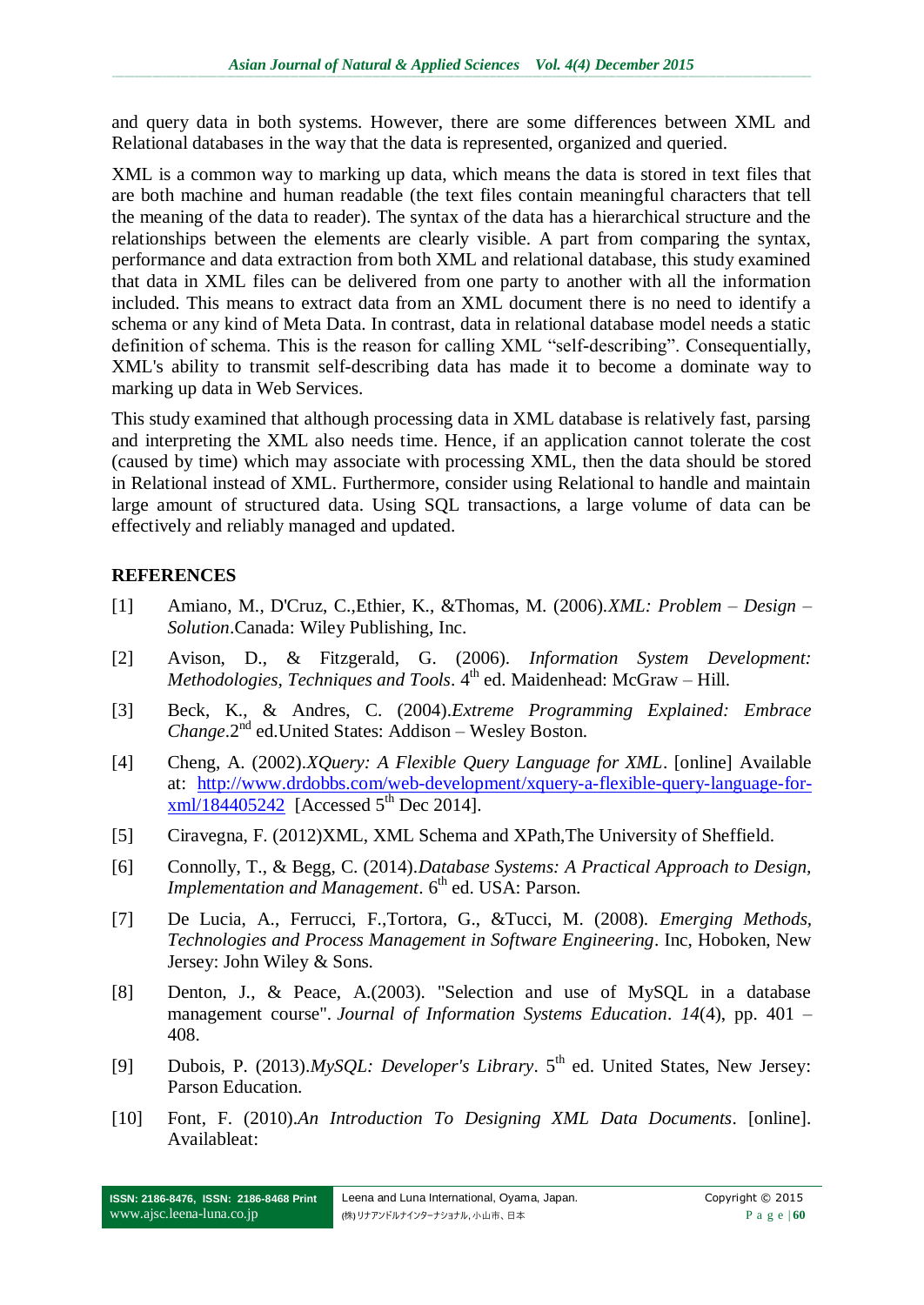[http://www.room4me.com/whitepapers/Designing\\_XML\\_Data\\_Documents\\_FrankFo](http://www.room4me.com/whitepapers/Designing_XML_Data_Documents_FrankFont1a.pdf) [nt1a.pdf.](http://www.room4me.com/whitepapers/Designing_XML_Data_Documents_FrankFont1a.pdf) [Accessed  $14^{\text{th}}$ Nov 2014].

- [11] Font, F. (2005),*When to use XML instead of a Relational Database*. [online] Available at:  $\alpha$ [http://www.room4me.com/index.php?option=com\\_content&view=article&id=8:xmlv](http://www.room4me.com/index.php?option=com_content&view=article&id=8:xmlvsdb&catid=2:technology&Itemid=5) sdb $&cati$ d=2:technology $&$ Itemid=5. [Accessed 5<sup>th</sup>Nov 2014].
- [12] Hua Liu, Z., & Melton, J. (2009).*XQJ-XQuery Java API is Completed, Progress Data Direct and Oracle*.[online] Available at: [http://www.sigmod.org/publications/sigmod](http://www.sigmod.org/publications/sigmod-record/0912/p07.article.cappellen.pdf)[record/0912/p07.article.cappellen.pdf\[](http://www.sigmod.org/publications/sigmod-record/0912/p07.article.cappellen.pdf)Accessed 22nd Oct 2014].
- [13] IBM Corporation. (2011)*Best Practices Managing XML Data*. United States: IBM.
- [14] IBM Software Group. (2005)*Comparing XML and relational Storage: best practices*. United States: IBM Corporation.
- [15] James, L. (2005).*Structured Query Language an Introduction*. Lulu:James McElhannon.
- [16] Katz, H., Chamberlin, D., Draper, D., Fernandez, M., Kay, M., Robie, J., Rys, M., Simeon, J.,Tivy, J., &Wadler, P. (2003).*XQuery from the Experts: A Guide to the W3C XML Query Language*. Boston:Addison-Wesley Professional.
- [17] Kay, M. (2011).*Saxon the XSLT and XQuery Processor*. [online] Available at :

<http://saxon.sourceforge.net/> [Accessed 19<sup>th</sup> Sept 2014].

- [18] Linden, A.,&Darbyshire, P. (2005)."A Benchmark Comparison between Native XML and Relational Databases. Managing Modern Organizations with Information Technology," *IRMA International Conference*. United State: Idea Group Inc.
- [19] Manning, C., Raghavan, P., &Schutze, H. (2008).*Introduction to Information Retrieval*.Cambridge: Cambridge University press.
- [20] McElhannon, J. (2005). Structured Query Language an Introduction. USA: James McElhannon.
- [21] [McLaughlin,](http://www.ibm.com/developerworks/xml/library/x-xjavaxquery/#author) B. (2008).*Use XQuery from a Java environment*.[online] Availableat: [http://www.progress.com/products/data-integration-suite/data-integration-suite](http://www.progress.com/products/data-integration-suite/data-integration-suite-developer-center/data-integration-suite-tutorials/learning-xquery/use-xquery-from-a-java-environment)[developer-center/data-integration-suite-tutorials/learning-xquery/use-xquery-from-a-](http://www.progress.com/products/data-integration-suite/data-integration-suite-developer-center/data-integration-suite-tutorials/learning-xquery/use-xquery-from-a-java-environment) $\frac{1}{2}$  [java-environment](http://www.progress.com/products/data-integration-suite/data-integration-suite-developer-center/data-integration-suite-tutorials/learning-xquery/use-xquery-from-a-java-environment) [Accessed 1<sup>th</sup> Sept 2014].
- [22] Melton, J., & Buxton, S. (2006).*Querying XML XQuery, XPath and SQUXML in Context*.United States of America: Elsevier, Inc.
- [23] New Zealand. University of Otago, Information Science. (2005).*Performance of Relational Databases versus Native XML Databases*.Dunedin: Otago University Research Archive.
- [24] Osman, R., &Knottenbelt, W. (2012)."Database system performance evaluation models: A survey".*Performance Evaluation*.*69*(10), pp. 471 – 493.
- [25] Sauter, V. (2006). *Extreme Programming*. [online] Availableat: http://www.umsl.edu/~sautery/analysis/f06Papers/Hutagalung/ [Accessed 12<sup>th</sup> Nov 2014].